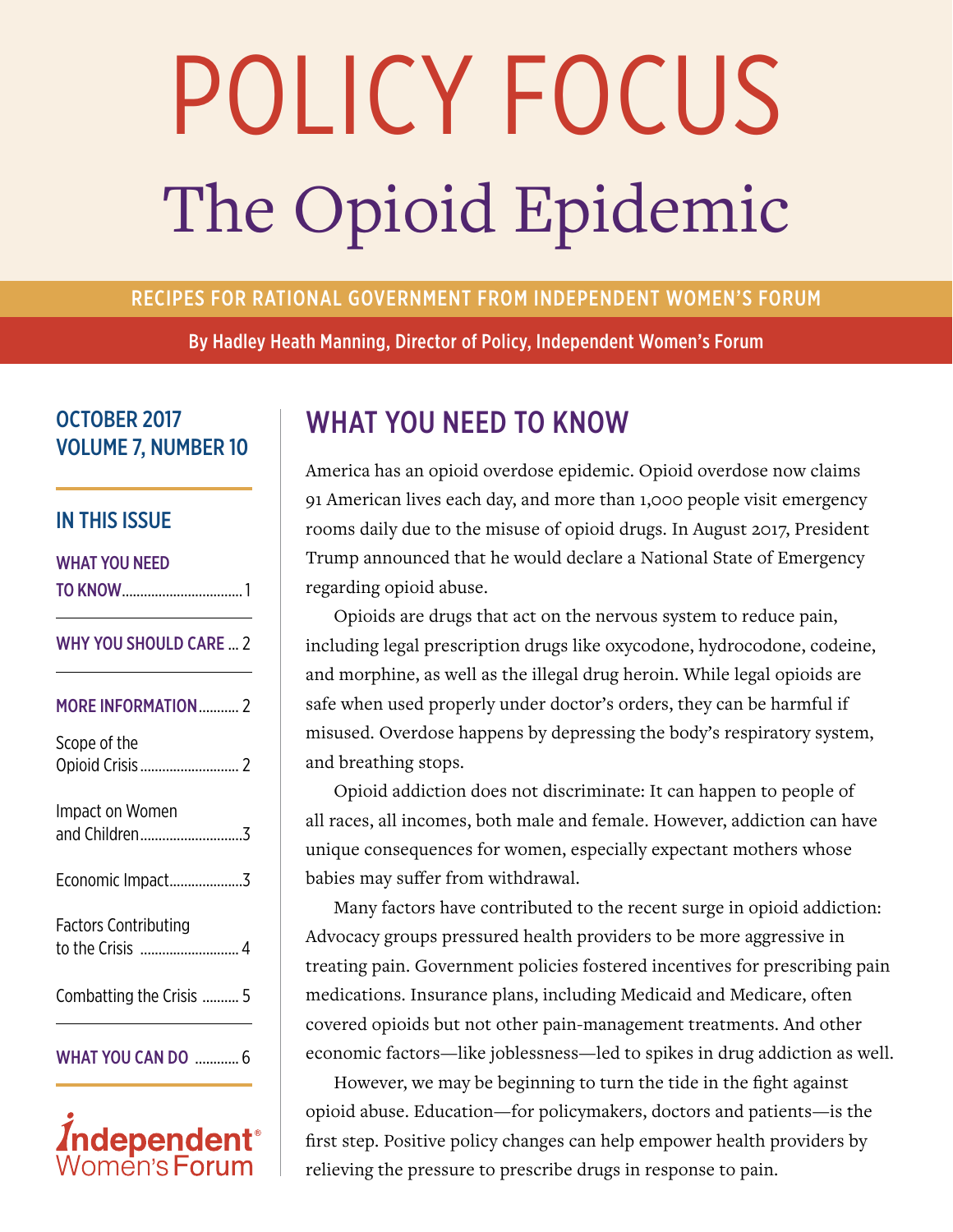# WHY YOU SHOULD CARE

The opioid crisis is tragically destroying lives and costing our health system.

- l **Drug Overdose Deaths Have Tripled Since 2000:** As Chris Christie, Chair of the President's Commission on the Opioid Crisis, said, "We have a 9/11 scale loss every three weeks." This loss of life is tragic and astounding. Opioid abuse is affecting even the most vulnerable, newborn babies, in the form of opioid withdrawal syndrome.
- **It Costs our Health System, Criminal Justice System and Economy:** The estimated cost of the opioid epidemic are as high as \$78.5 billion annually. Joblessness and drug abuse form a vicious cycle, meaning the unemployed are at higher risk for addiction, but drug addiction sadly can also make it impossible for people to find new jobs.
- l **Various Factors Helped Create the Problem:** Government policies and health advocacy groups contributed by elevating pain to be the "fifth vital sign," encouraging the over-prescription of opioids for pain relief, and restricting insurance coverage only to pharmaceutical pain treatment.
- l **Positive Changes Can Reverse Course:** There's hope that together, policymakers, health providers, and communities can provide help for those who are facing addiction, and just as importantly, work to prevent future addiction before it starts.

# MORE INFORMATION Scope of the Opioid Crisis

From 2000 to 2015, opioid overdose claimed **[more than half a million](https://www.cdc.gov/drugoverdose/epidemic/index.html)** American lives. During approximately the same time period, the number of people dying each year from opioid overdose quadrupled, indicating a troubling trend. More than **[33,000 people](https://www.cdc.gov/drugoverdose/epidemic/index.html)** died from opioid overdose in 2015, a record high. This translates to **[more than 90 deaths](https://www.cdc.gov/drugoverdose/epidemic/index.html)** per day. **[Six in ten](https://www.cdc.gov/drugoverdose/epidemic/index.html)** drug overdoses in the U.S. involve opioids.

More than 2 million Americans struggle with addiction to prescription opioids, and 591,000 are addicted to heroin (**[these](https://www.drugabuse.gov/drugs-abuse/opioids/opioid-crisis)  [numbers](https://www.drugabuse.gov/drugs-abuse/opioids/opioid-crisis)** are not mutually exclusive). **[One in](https://www.drugabuse.gov/drugs-abuse/opioids/opioid-crisis)  [four](https://www.drugabuse.gov/drugs-abuse/opioids/opioid-crisis)** patients with an opioid prescription will misuse the drugs and **[between 8 to 12 percent](https://www.drugabuse.gov/drugs-abuse/opioids/opioid-crisis)** will develop opioid use disorder, the medical term for addiction.

Problematically, although opioid prescriptions have decreased from 2010 to 2015 by **[18 percent](https://www.nytimes.com/2017/07/06/health/opioid-painkillers-prescriptions-united-states.html)**, opioid-related deaths remain high because addicted people often turn to illicit opioids, like synthetically produced fentanyl or heroin. It is estimated that **[4-6](https://www.drugabuse.gov/drugs-abuse/opioids/opioid-crisis)  [percent](https://www.drugabuse.gov/drugs-abuse/opioids/opioid-crisis)** of people with opioid prescriptions turn to heroin use, and **[80 percent](https://www.drugabuse.gov/drugs-abuse/opioids/opioid-crisis)** of heroin users first misused a prescription opioid drug.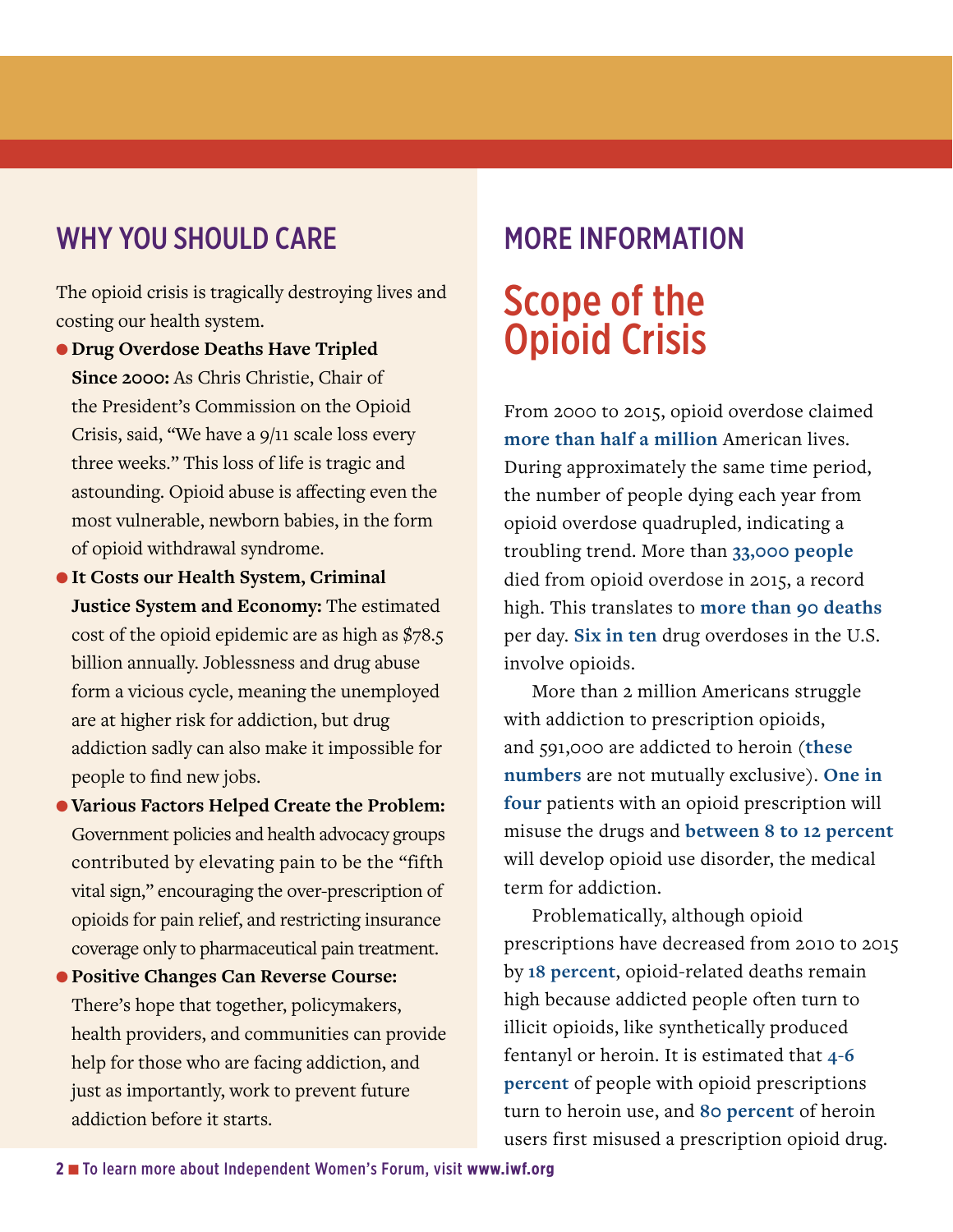Drug poisonings are now **[the number one](https://www.cbsnews.com/news/overdoses-are-leading-cause-of-death-americans-under-50/)  [cause](https://www.cbsnews.com/news/overdoses-are-leading-cause-of-death-americans-under-50/)** of death for Americans under 50.

As Thomas Gilson, the medical examiner for Cuyahoga County, OH, **[pointed out](https://www.cbsnews.com/news/overdoses-are-leading-cause-of-death-americans-under-50/)**, the loss of life due to opioid overdose is now equal to the casualties of the entire Vietnam conflict. Chris Christie, Chair of the President's Commission on the Opioid Crisis, made a similarly stark comparison when **[he](https://www.cnsnews.com/news/article/melanie-arter/christie-drug-epidemic-we-have-911-scale-loss-life-every-3-weeks)**  [said](https://www.cnsnews.com/news/article/melanie-arter/christie-drug-epidemic-we-have-911-scale-loss-life-every-3-weeks), "We have a 9/11 scale loss every three weeks."

This should be a wake-up call: We are truly experiencing a national emergency.

#### Impact on Women and Children

Typically, substance use disorders affect men more than women. But this is not true for opioid use disorder. Women are just as *likely*  as men to be affected, but it's important to understand the ways that women and men are affected *differently.* The opioid crisis has particularly dire consequences for women.

Women have a greater inflammatory response to pain than men and are more likely to have chronic pain. They are also more likely to get opioid prescriptions and take these drugs for longer periods of time.

Sadly, incidence of neonatal abstinence syndrome (NAS)—opioid withdrawal in newborn babies—has seen a **[five-fold increase](https://www.drugabuse.gov/related-topics/trends-statistics/infographics/dramatic-increases-in-maternal-opioid-use-neonatal-abstinence-syndrome)** since the year 2000. Every **[25 minutes](https://www.drugabuse.gov/related-topics/trends-statistics/infographics/dramatic-increases-in-maternal-opioid-use-neonatal-abstinence-syndrome)**, a baby with NAS is born. These infants typically have to stay in hospitals for about **[17 days,](https://www.drugabuse.gov/related-topics/trends-statistics/infographics/dramatic-increases-in-maternal-opioid-use-neonatal-abstinence-syndrome)** 

**[compared to the 2 days](https://www.drugabuse.gov/related-topics/trends-statistics/infographics/dramatic-increases-in-maternal-opioid-use-neonatal-abstinence-syndrome)** for healthy newborns. Importantly, drug abuse during pregnancy can also lead to a host of other health problems and complications. In some areas, NAS has contributed to an increase in infant mortality.

Among pregnant women, **[17-19 percent](https://www.youtube.com/watch?v=joccZ96V1k8&feature=youtu.be)** are prescribed opioids. Dr. Randy Tobler, a board-certified OB-GYN, explained in an **[IWF](https://soundcloud.com/independent-womens-forum/hhm-tobler-opioidcrisis)  [podcast](https://soundcloud.com/independent-womens-forum/hhm-tobler-opioidcrisis)** that pregnancy and the post-partum period can be especially difficult times for women to taper or stop opioid use because the time can be marked by physical pain and emotional stress.

The impact on maternal health isn't the only way the opioid crisis affects women and families. Opioid addiction is most likely to affect women (and men) in their prime parenting years, **[ages 25-54](https://www.cdc.gov/drugoverdose/data/overdose.html)**. This tragically means that the crisis is contributing to an **[increase in home removals](http://www.womenspolicy.org/wp-content/uploads/2017/08/WCPI-7.12.17-Briefing-Summary-FINAL.pdf)** by Departments of Child Services. When opioid abuse is taking place, it is not safe for children to be in the home.

Because of the link to illicit drugs, the opioid crisis is also associated with an increase in **[HIV and Hepatitis C infections](http://www.cnn.com/2017/05/11/health/hepatitis-c-rates-cdc-study/index.html)** from injections. Women who resort to illicit drug markets can also be drawn into **[sex work or](http://www.womenspolicy.org/wp-content/uploads/2017/08/WCPI-7.12.17-Briefing-Summary-FINAL.pdf)  [face violence and abuse](http://www.womenspolicy.org/wp-content/uploads/2017/08/WCPI-7.12.17-Briefing-Summary-FINAL.pdf)**.

#### Economic Impact

Of course, the human cost of the opioid epidemic far overshadows its cost in dollars,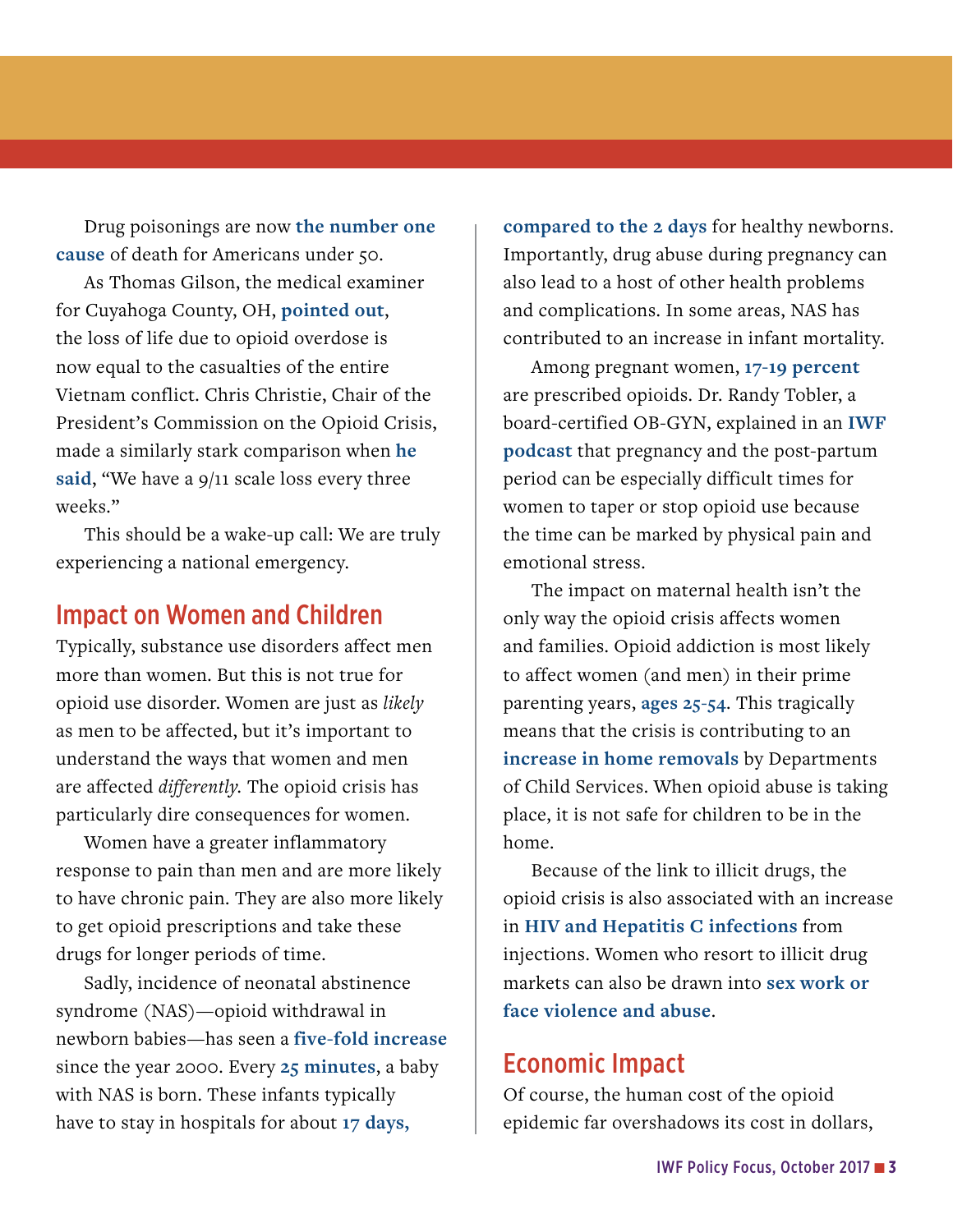but in addition to the tragic loss of life, the U.S. is experiencing an incredible economic burden due to opioid abuse.

Several studies have attempted to account for the costs, but it is very difficult to consider how the crisis affects so many different sectors: health care (where 1,000 emergency room visits per day are related to opioid misuse), the criminal justice system, other social supports like Child Protective Services, and the opportunity cost of so many addicted (or deceased) Americans unable to contribute to the economy. So even the many studies on this topic may not fully capture the costs.

A 2011 study in the journal **[Pain Medicine](https://www.asam.org/docs/advocacy/societal-costs-of-prescription-opioid-abuse-dependence-and-misuse-in-the-united-states.pdf)** put the total cost at  $$55.7$  billion, combining an estimated \$25 billion in additional costs to the healthcare system,  $\frac{6}{5}$ . billion to the criminal justice system, and \$26.5 billion in lost wages.

Another study in **[Med Care](https://www.ncbi.nlm.nih.gov/pubmed/27623005)** in 2013 also included drug addiction treatment costs and put the total figure at \$78.5 billion.

A health economist at Harvard, Anupam Jena, told **[The New Yorker](https://www.newyorker.com/magazine/2017/09/18/the-cost-of-the-opioid-crisis)** that he believes the cost could be as high as \$100 or \$150 billion annually. He uses  $\frac{6}{5}$  million per life, the value that life insurance companies often use, to come up with this figure.

No matter what the exact amount, it's clear that a public health crisis that is damaging so many lives is taking a toll on our economy as well.

#### Factors Contributing to the Crisis

It's tempting to oversimplify this epidemic and place all the blame on one party, whether it's government, doctors, drug companies, patients, insurers, the economy, or culture. But reality is more complex: Many factors contributed.

In the 1990's, the health community began to treat pain with opioids more aggressively. Drug prescriptions increased dramatically. Doctors didn't just do this because they wanted to relieve pain (although that's an understandable impulse), but the culture in hospitals was greatly influenced by advocacy groups like the American Pain Society and government policies imposed via the Medicare and Medicaid programs.

In 1996, the American Pain Society began a campaign to elevate pain as the "fifth vital sign." This was misguided. Pain, unlike the other vital signs, cannot be objectively measured. Providers depend on patients to say how much it hurts. This provides an opening for drug addicts to abuse the system.

Doctors also faced pressure from the government as well: The Center for Medicaid and Medicare Services included questions about pain management in patient satisfaction surveys that were linked to payment, encouraging a standard of patient-pleasing over good medicine. This fostered a culture that encouraged healthcare providers to offer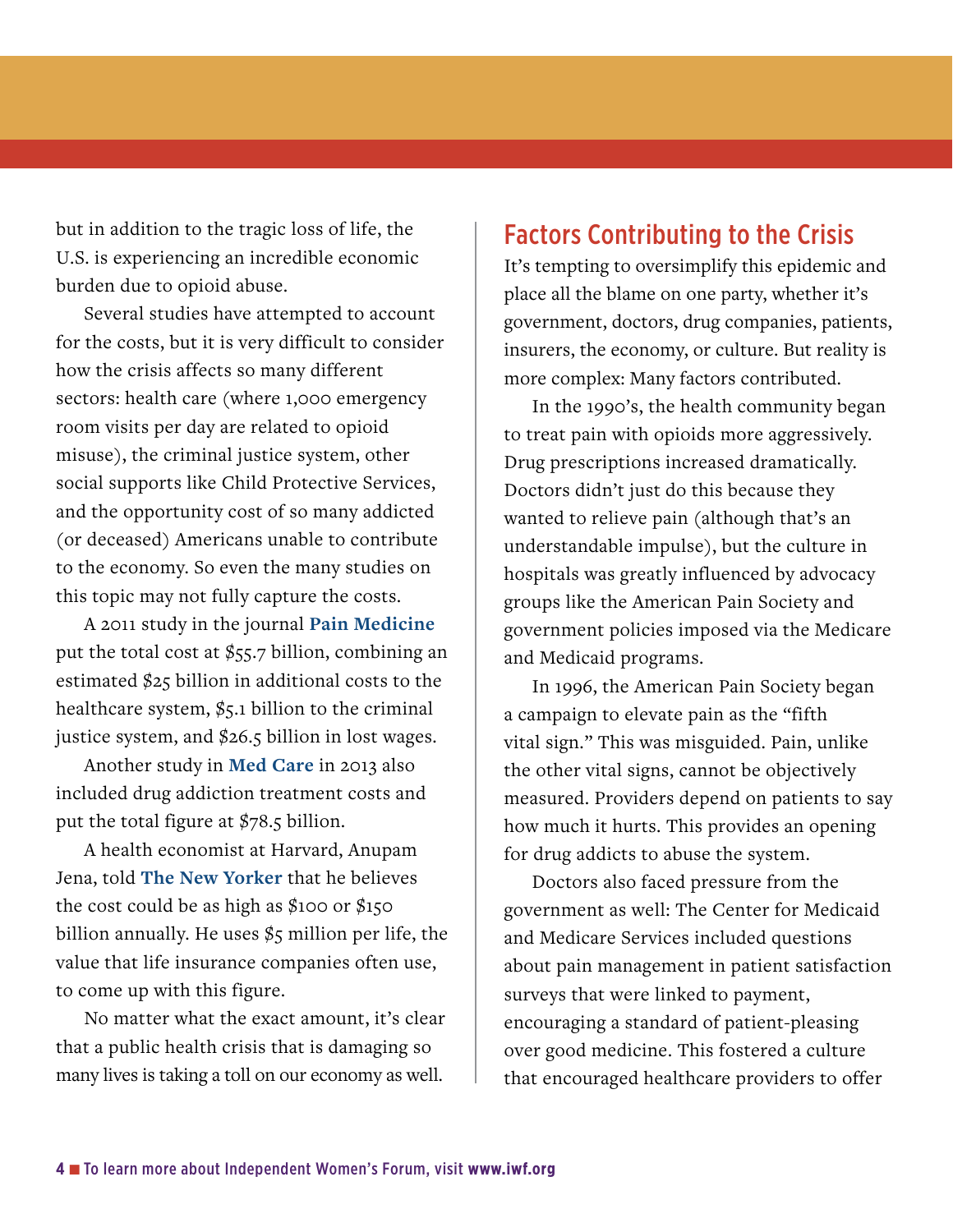pain-relieving prescriptions, popular with patients, without adequate regard for the potential long-term downside to these drugs.

Few people outside of medicine are aware of the influence of another very powerful organization, the Joint Commission. The JC has a unique statutory mandate to accredit hospitals to work with Medicare, and most states rely on JC accreditation as a prerequisite for Medicaid reimbursement as well. These are by far the biggest payers in American health care. If the JC says jump, hospitals ask, "How high?"

Since 2001, the JC has issued pain management and treatment standards. Last year, dozens of health providers and groups sent a letter to the JC, saying that its standards "encourage unnecessary, unhelpful, and unsafe pain treatments that interfere with primary disease management." The letter asked that JC change its standards to allow individual clinicians to use their judgment for pain assessment rather than mandating routine pain assessment.

#### Combatting the Crisis

The good news is that the United States has started to address the opioid crisis. There are efforts at every level, from community organizations to the highest levels of government, to treat addiction and prevent new addictions before they start.

This will need to be a multi-pronged approach:

President Trump created a Commission on the Opioid Crisis, led by Chair Chris Christie. This Commission will study the epidemic and make recommendations to lawmakers and the public about how to combat opioid addiction.

In 2017, Medicare removed questions about pain from patient satisfaction surveys. Doctors should not feel pressure to prescribe drugs to get high scores on these surveys. This was a step in the right direction. Government policies and guidance from the Joint Commission should be reviewed to empower individual health providers and get away from over-standardization.

Health providers and patients need to be aware of the potential for addiction to certain opioid drugs. There should be every effort to use other pain treatment therapies when appropriate. Patients often need to be educated about their pain; pain is typically a symptom of a deeper health issue, not a disease in itself.

Insurers, including Medicare and Medicaid, should cover non-opioid pain treatments so that patients can afford these options. Communities should continue to do outreach to those at risk for addiction or already addicted, and help connect them with the help they need to fight back.

The opioid epidemic will not be easy to combat, but through cultural and policy changes, we can work to reduce the misuse of opioid drugs and ultimately save lives.